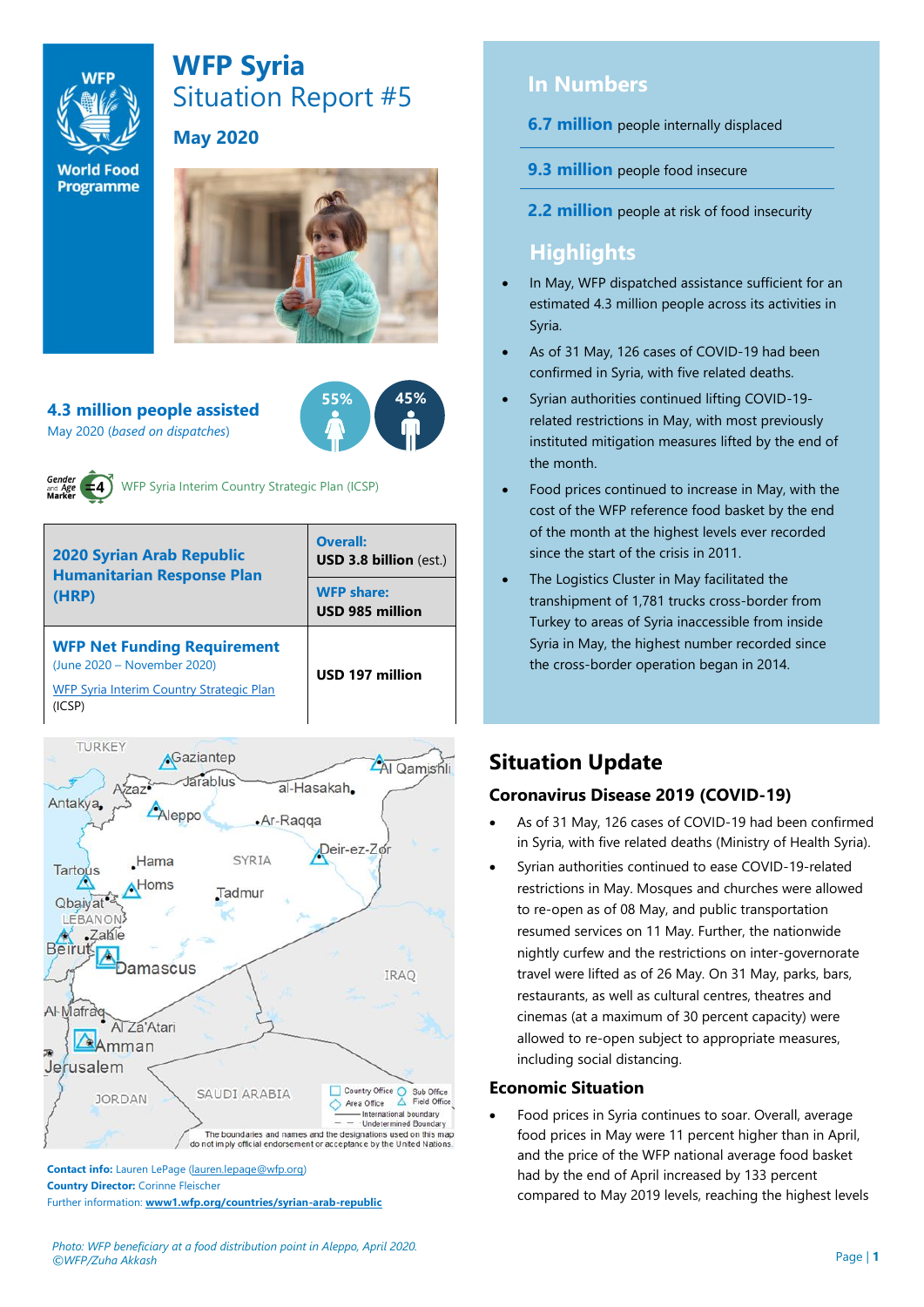recorded since the start of the crisis at close to 16 times the five-year pre-crisis average.

#### **North-Western Syria**

- While the 06 March ceasefire in north-western Syria continued to hold in May, civilians were affected by a deteriorating security situation spurred by inter-faction fighting between non-state armed groups, and tensions between armed groups and the civilian population remained high.
- Over the course of the month, some 41,000 people were displaced across north-western Syria, according to the UNHCR-led Camp Coordination and Camp Management (CCCM) Cluster. However, 74,000 IDPs were reported as returning to their places or origin. As of the end of May, the total number of IDPs in north-western Syria stood at 2.7 million.
- WFP reached 1.3 million people in north-western Syria under the May GFA distribution cycle and reached 196,500 people with emergency food assistance through ready-toeat rations (RTEs).
- In anticipation of the 10 July expiry of the Security Council resolution which authorizes cross-border operations, WFP will pre-position up to three months of stocks.

#### **North-Eastern Syria**

• In May, WFP continued distributions of two months' worth of food rations at a time in IDP camps of north-eastern Syria, with May and June rations distributed in one round that started in mid-May. WFP adapted its response modality to ensure staff an beneficiaries safety and limit COVID-19 exposure risk.

#### **Southern Syria**

- The security situation in southern Syria continued to deteriorate in May. The western countryside of Dar'a governorate, specifically the Al Yarmouk valley and Ash Shajara areas become inaccessible due to insecurity. In response, WFP revised its May distribution plan in Dar'a governorate as some of the locations in the aforementioned areas are highly insecure. WFP's current programmes in the rest of Dar'a governorate proceeded normally.
- In May, WFP conducted three monitoring visits to Dar'a governorate, eight monitoring visits to Rural Damascus governorate, five monitoring visits in Damascus city, and three monitoring visits to Quneitra governorate in May, including a visit with the Country Director on 20 May 2020.

### **WFP Response**

- WFP dispatched humanitarian assistance sufficient for an estimated 4.3 million people across all its activities in Syria in May.
- A total of USD 3 million in CBT was distributed to 146,700 beneficiaries across three activities: Nutrition (Malnutrition prevention - support to pregnant and lactating women and

girls), Livelihoods and Resilience, and School Feeding (support to out-of-school children).

In May, WFP started its support to UNICEF and UNFPA through the inclusion of hygiene items in the WFP's CBT programmes supporting pregnant and lactating women and girls and out-of-school children. A total of USD 683,000 from both agencies were distributed to 169,500 beneficiaries. WFP has also made hygiene items available to beneficiaries targeted with CBT support under its liveilhoods programme.

#### **General Food Assistance Programme**

- In May, WFP dispatched general food assistance (GFA) sufficient for some 4.2 million people across all 14 Syrian governorates.
- Cross-border deliveries from Turkey under [UN Security](https://undocs.org/S/RES/2165(2014))  [Council Resolution 2165](https://undocs.org/S/RES/2165(2014)) (2014, extended under [Resolution](https://undocs.org/S/RES/2504(2020))  [2504](https://undocs.org/S/RES/2504(2020)) in January 2020), accounted for 23 percent of the total WFP general food assistance dispatched. This includes food rations for some 986,000 people in opposition-held Idlib governorate and opposition-held areas of Aleppo governorate inaccessible from inside Syria. May crossborder dispatches were noticeably lower than in previous cycles as WFP cooperating partners were already sufficiently stocked with enough commodities (delivered under previous dispatch cycles) to reach a target of 1.5 million people in May.
- In response to COVID-19, WFP continued to support its staff and cooperating partners with personal protective equipment that includes face masks, hand-sanitizers, gloves, disinfectant, as well as thermometers. WFP, working with UNICEF and UNFPA, also included soap in the GFA food rations, as well as drawing kits to children in 200,000 families across UNICEF-targeted areas.

#### **Livelihood and Resilience Programme**

- In May, WFP reached some 64,000 people under its livelihood and resilience projects across Rural Damascus, Dar'a, Quneitra, As-Sweida. Aleppo, Homs, Hama, Lattakia, Tartous and Deir Ezzor governorates.
- As part of WFP's "Farm-to-Bread"-strategy, WFP Livelihood Unit supported by Engineering Unit is proceeding with the rehabilitation of six bakeries, two in Dara', two in Aleppo governorate and two in Deir-Ezzor governorate.

#### **School Feeding Programme**

- As a result of the closure of all schools to curb the spread of COVID-19, WFP's School Feeding-programme remained suspended in May, affecting the provision of assistance to close to one million children.
- The only component of the School Feeding programme that remained operational in April was the support through CBT/e-vouchers to out-of-school children enrolled in the UNICEF-supported "Curriculum B" accelerated learning programme. Under this programme, WFP in May supported some 45,300 out-of-school children in Damascus, Rural